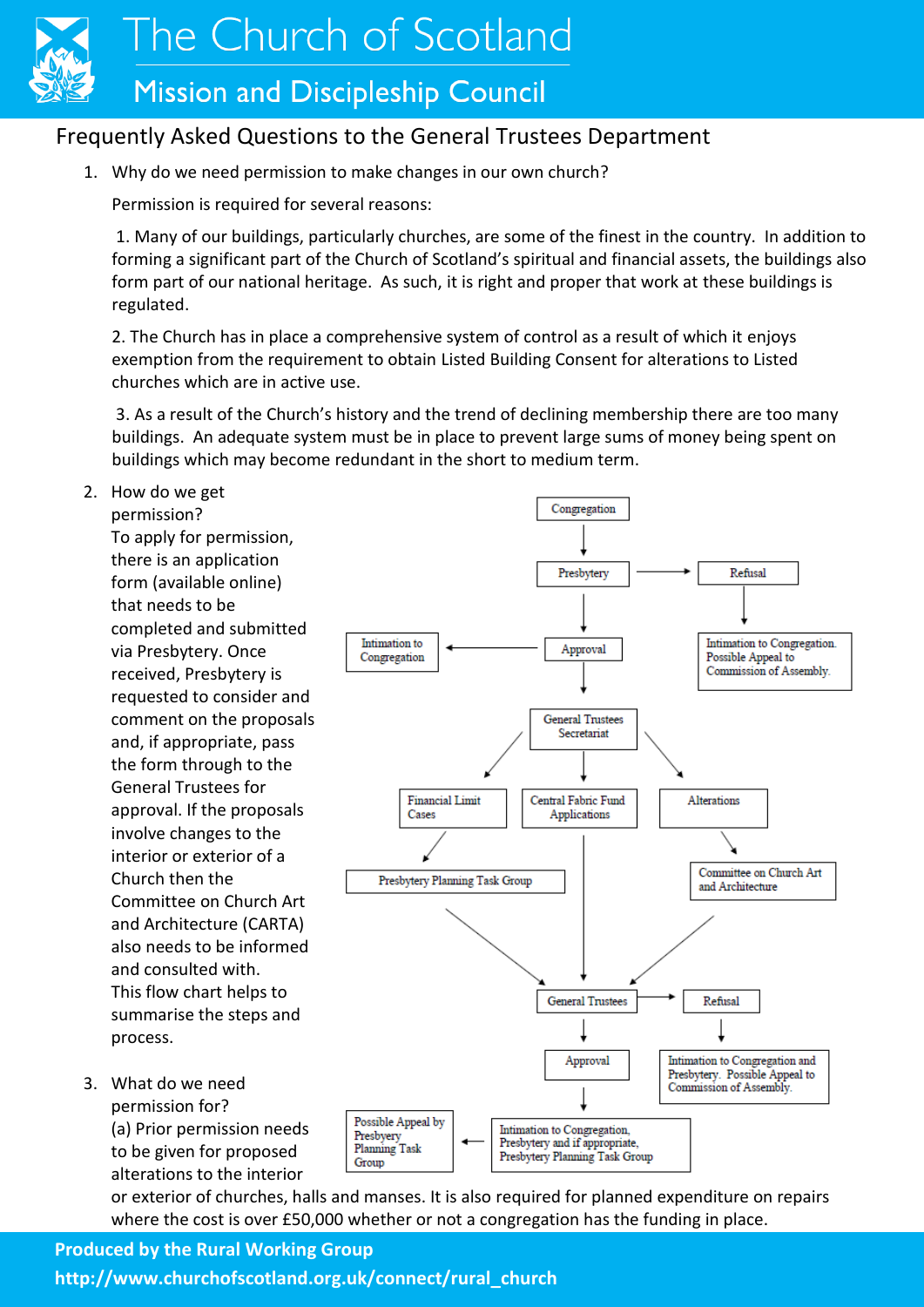

The Church of Scotland

## **Mission and Discipleship Council**

(b) Applications by congregations for financial assistance from the Central Fabric Fund need to be submitted first to the Presbytery.

4. Who can help us with church renovation projects?

The General Trustees can provide practical advice and guidance on initiating church renovation projects. In terms of carrying out the works, there are many professional building consultants that are experienced in church renovation projects and competent to provide the required expertise and services.

For more information on modifications please see the Quick Guides produced by CARTA (Committee on Church Art and Architecture) [http://www.churchofscotland.org.uk/resources/subjects/art\\_and\\_architecture\\_resources](http://www.churchofscotland.org.uk/resources/subjects/art_and_architecture_resources)

- 5. How do we raise finances for church renovation projects? There are many sources of funding which the General Trustees can advise on. For more information please see [http://www.churchofscotland.org.uk/\\_\\_data/assets/pdf\\_file/0008/3014/Sources-of-](http://www.churchofscotland.org.uk/__data/assets/pdf_file/0008/3014/Sources-of-Finance-for-Repair-and-Improvement.pdf)[Finance-for-Repair-and-Improvement.pdf.](http://www.churchofscotland.org.uk/__data/assets/pdf_file/0008/3014/Sources-of-Finance-for-Repair-and-Improvement.pdf)
- 6. How do we manage the glebe?

Most of the legal and financial management of the glebe is carried out centrally by the General Trustees' Secretary's Department. The parish minister is the official consultee but in practice the Trustees (and most ministers!) rely on local office-bearers to inspect the glebe annually and generally to keep an eye on things. The inspection form is available from http://www.churchofscotland.org.uk/resources/subjects/building and property resources#glebes

The General Trustees have a Glebes Committee which meets 11 times a year. It contains a number of Factor members with specific responsibility for glebes in different geographical areas of the country. These Trustees carry out inspections and meet with local office-bearers and tenants to discuss any issues arising. The Factor Members also carry out rent reviews usually every three years.

The legislation surrounding agricultural tenancies is onerous and complex and it is for that reason that any issues relating to glebes should always be referred to the Secretary's department.

Historically, the glebe was part of a minister's living often providing an income as well as grazing for his horse. Today, rental income from glebes is used to help a congregation meet its share of parish ministry costs and frees up an equivalent amount of general income for other purposes so good management of glebes is important.

#### **Metal Detecting**

Local congregations are often approached by people wishing to metal detect on glebe land. All requests for metal detecting must be referred to the Trustees who have agreed with Historic Environment Scotland (HES) that they will not allow metal detecting unless as part of an archaeological project approved by HES and/or the local authority archaeology services. Glebe land

may well contain items of no monetary value but are of archaeological significance. Unregulated amateur metal detecting can disturb or damage such artefacts.

Where these approvals are in place, the Trustees may grant consent for metal detecting so long as the detectorist enters into a contract to ensure that all finds are all property dealt with and